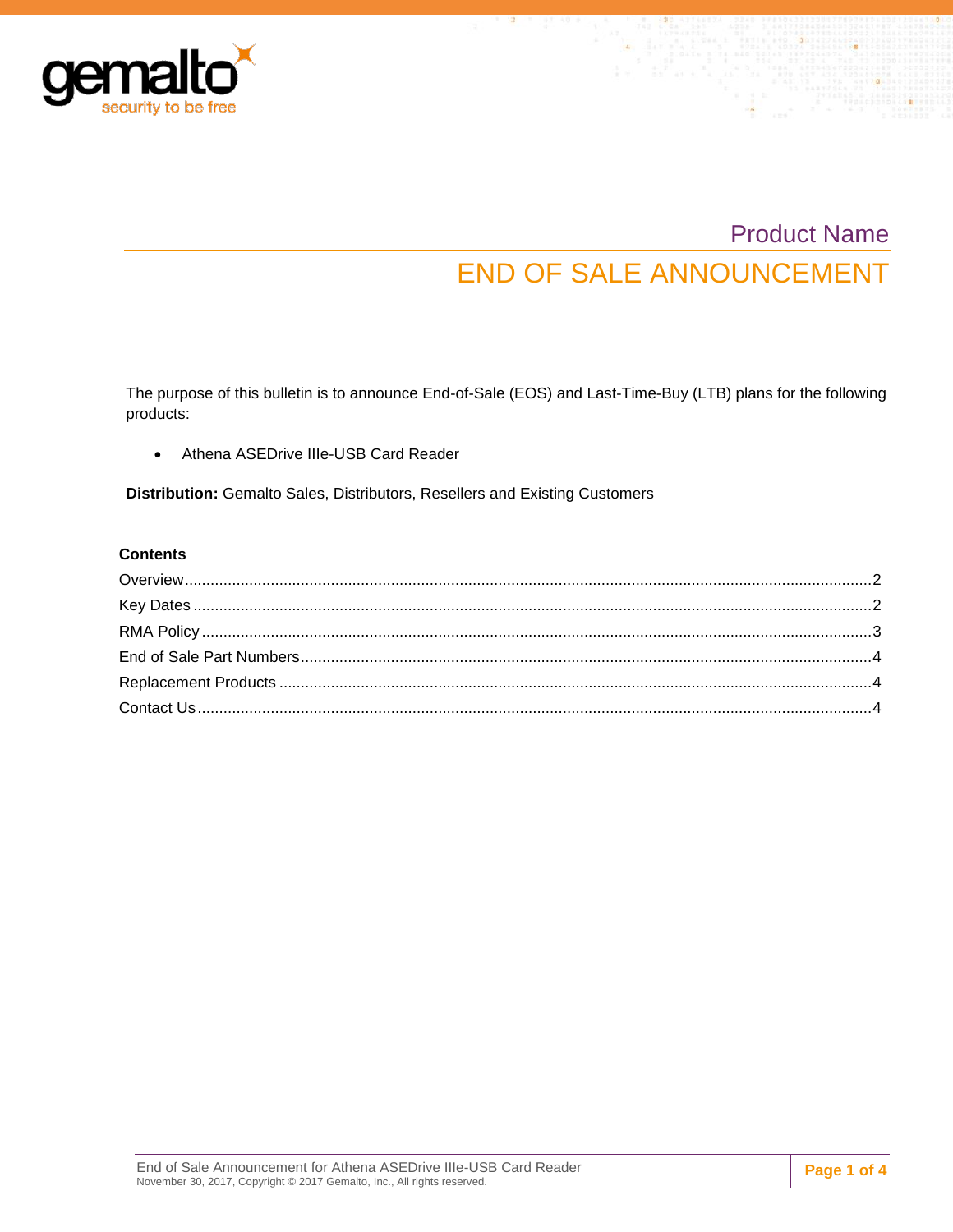

# <span id="page-1-0"></span>**Overview**

The purpose of this bulletin is to announce End-of-Sale (EOS) and Last-Time-Buy (LTB) plans for the following products:

Athena ASEDrive IIIe-USB Card Reader

Gemalto is committed to providing our customers with the most advanced authentication technologies. As part of our ongoing investments in our product portfolio, Gemalto will transition the products listed above to the replacement products outlined in this document and detailed in the ["Replacement Products"](#page-3-1) section.

Gemalto has developed a plan to ensure current customers a smooth transition in upgrading to the latest available Gemalto technology. If you have questions about this transition that are not addressed in this document, please contact your local account manager for more information.

# <span id="page-1-1"></span>Key Dates

The following are key dates in the End of Sale process:

| <b>Milestone</b>    | <b>Date</b>       | <b>Comment</b>                                                                                            |
|---------------------|-------------------|-----------------------------------------------------------------------------------------------------------|
| LAST-TIME-BUY (LTB) | February 27, 2018 |                                                                                                           |
| END-OF-SALES (EOS)  | February 28, 2018 | Due to the limited availability of hardware<br>components, Gemalto will fulfill LTB<br>orders as follows: |
|                     |                   | • Gemalto will make every effort to fulfill<br>all orders placed during the LTB period                    |
|                     |                   | • Orders placed during the LTB period<br>will be processed on a first-come first-<br>served basis         |
|                     |                   | 1. Orders will not be accepted after the<br>LTB end date                                                  |
|                     |                   | 2. Last delivery will be May 30, 2018                                                                     |
| END-OF-LIFE (EOL)   | August 30, 2018   |                                                                                                           |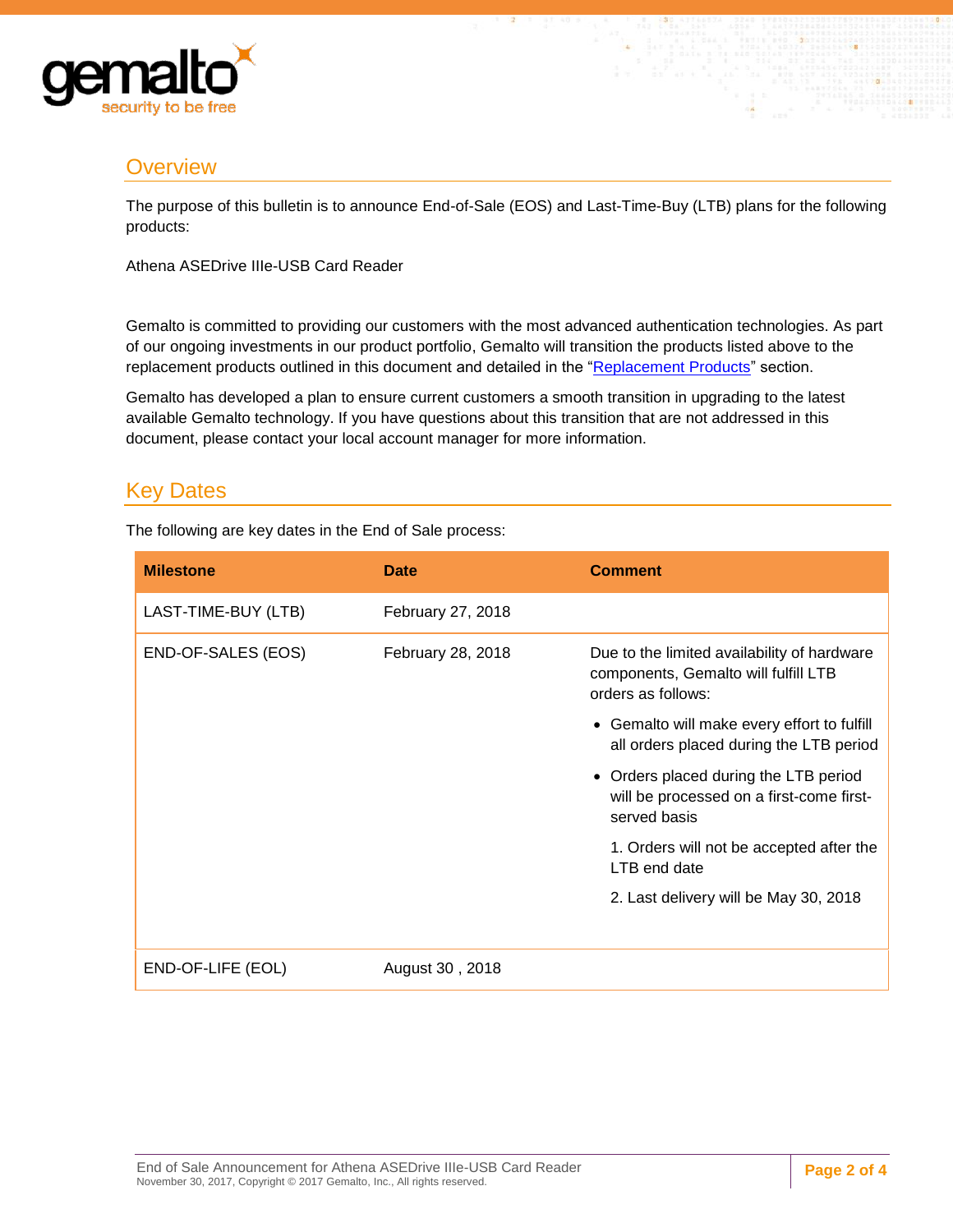

# <span id="page-2-0"></span>RMA Policy

RMA & hardware replacements after the Last-Time-Buy (LTB) will be with replacement product. RMAs for products under warranty will be offered only if components are reasonably available. Hardware replacements where deemed appropriate after the Last-Time-Buy (LTB) will be with replacement products. Gemalto will continue to provide email support to the extent reasonably practicable without providing product releases and quality updates, and Gemalto provides no guarantee that a problem with the said product can or will be resolved. Gemalto will not guarantee Failure Analysis (FA) and Corrective Action (CA) reports on these products. Gemalto will review each unit returned on a case by case basis and determine what type of FA / CA is justified given the age and condition of the product.